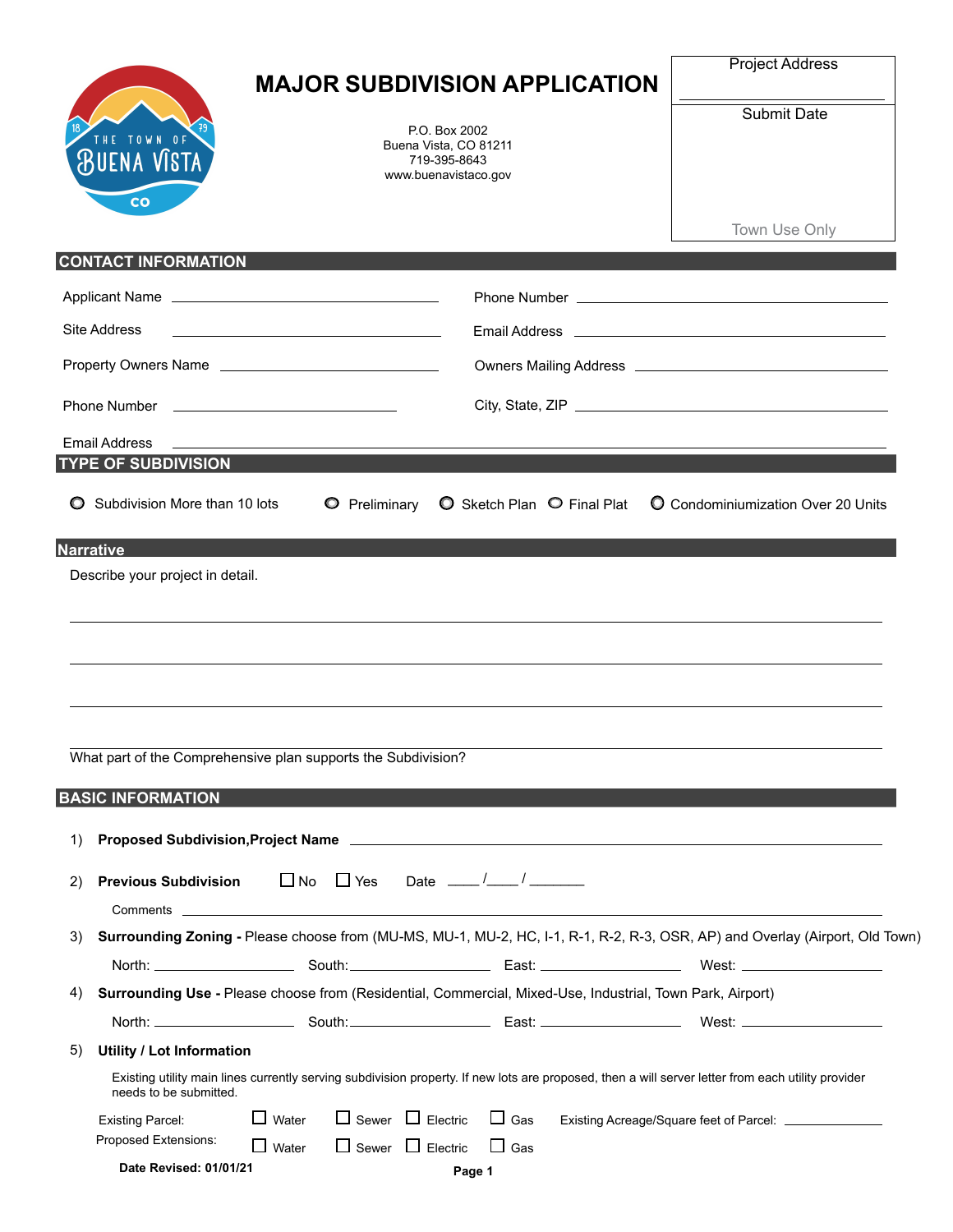## **Lots Proposed:** 6)

|                                                                                              | Smallest: ___________________ |
|----------------------------------------------------------------------------------------------|-------------------------------|
|                                                                                              |                               |
|                                                                                              |                               |
| <b>Access Information:</b><br>7)                                                             |                               |
|                                                                                              |                               |
| 8)<br>Development / Subdivision Improvements Agreement:                                      |                               |
| $\Box$ Required $\Box$ Requested $\Box$ Not Applicable                                       |                               |
| <b>Street/Alleys</b><br>9)                                                                   |                               |
| $\Box$ N/A $\Box$ Proposed New $\Box$ Extension of the Existing Streets ____________________ | Existing Street names         |
|                                                                                              |                               |
|                                                                                              |                               |
|                                                                                              |                               |
| <b>OWNERSHIP/MINERAL INTERESTS</b>                                                           |                               |

Adjacent property owner(s) other than applicant (include all mineral owners/lessees in accordance with C.R.S. 24-65.5-103:

| Name           | <b>Mailing Address</b> | Telephone |
|----------------|------------------------|-----------|
|                |                        |           |
| $\overline{2}$ |                        |           |

## **LEGAL DISCLAIMER**

I hereby certify that I have read and examined all application submitted at this time and know the same to be true and correct. All provisions of laws and ordinances governing this type of work will be complied with whether specified herein or not. The granting of a permit does not presume to give authority to violate or cancel the provisions of any other state or local law regulating construction or the performance of construction. It is my responsibility to review the approved plans and any comments that are contained thereon and see that the structure and/or project is built in compliance with all applicable codes

| <b>Applicant Signature</b> | 20<br>$\sim$ $\sim$<br>Date |
|----------------------------|-----------------------------|
| <b>Owners Signature</b>    | -20<br>Date                 |

| For Town Staff Only |                |                                     |  |  |
|---------------------|----------------|-------------------------------------|--|--|
| Date Submitted:     | $\frac{1}{20}$ |                                     |  |  |
| Date Reviewed:      | $/20$ $\_\_$   | <b>Reviewer Name:</b>               |  |  |
| Planning Approval:  |                |                                     |  |  |
| <b>Notes</b>        |                |                                     |  |  |
|                     |                |                                     |  |  |
|                     |                |                                     |  |  |
|                     |                |                                     |  |  |
|                     |                |                                     |  |  |
| Admin Approval:     |                | Date:<br>$^{\prime}$ 20 $^{\prime}$ |  |  |